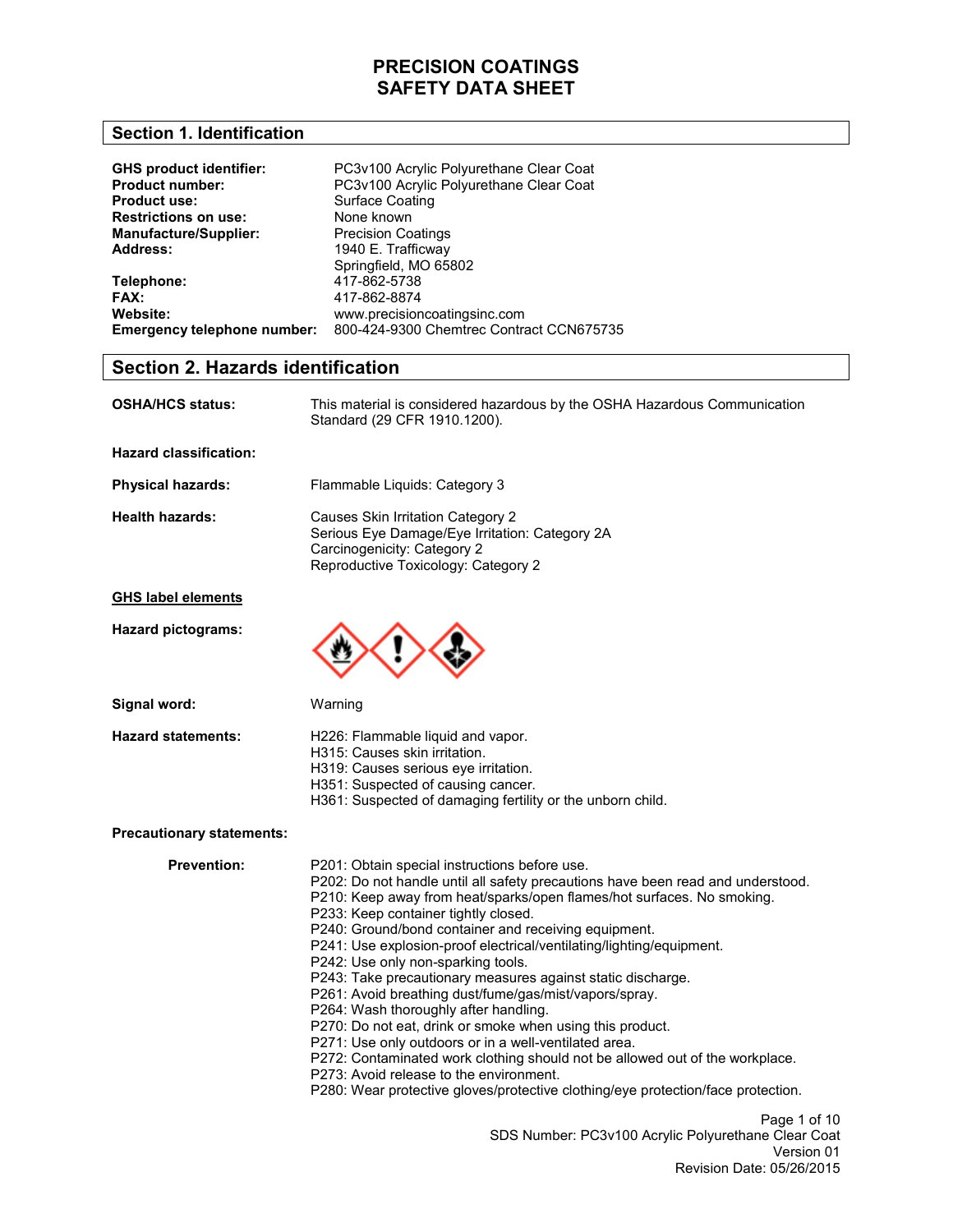| Response:                                     | P370+P378: In case of fire; Use water spray, carbon dioxide, dry chemical or alcohol<br>foam for extinction.<br>P303+P361+P353: IF ON SKIN (or hair): Take off immediately all contaminated<br>clothing. Rinse skin with water/shower.<br>P363: Wash contaminated clothing before reuse.<br>P304+P340: IF INHALED: Remove person to fresh air and keep comfortable for<br>breathing.<br>P305+P351+P338: IF IN EYES: Rinse cautiously with water for several minutes.<br>Remove contact lenses, if present and east to do. Continue rinsing.<br>P332+P313: If skin irritation occurs: Get Medical advice/attention.<br>P337+P313: If eye irritation persists: Get medical advice/attention.<br>P308+P313: IF exposed or concerned: Get medical advice/attention. |
|-----------------------------------------------|-----------------------------------------------------------------------------------------------------------------------------------------------------------------------------------------------------------------------------------------------------------------------------------------------------------------------------------------------------------------------------------------------------------------------------------------------------------------------------------------------------------------------------------------------------------------------------------------------------------------------------------------------------------------------------------------------------------------------------------------------------------------|
| Storage:                                      | P403+P233: Store in a well-ventilated place. Keep container tightly closed.<br>P235: Keep cool.<br>P405: Store locked up.                                                                                                                                                                                                                                                                                                                                                                                                                                                                                                                                                                                                                                       |
| Disposal:                                     | P501: Dispose of contents/container to an appropriate treatment and disposal facility<br>in accordance with applicable laws and regulations, and product characteristics at<br>time of disposal.                                                                                                                                                                                                                                                                                                                                                                                                                                                                                                                                                                |
| Hazard(s) not otherwise<br>classified (HNOC): | None known.                                                                                                                                                                                                                                                                                                                                                                                                                                                                                                                                                                                                                                                                                                                                                     |

## **Section 3. Composition / Information on Ingredients**

| <b>Components</b>          | CAS#      | Percent |
|----------------------------|-----------|---------|
| Parachlorobenzotrifluoride | $98-56-6$ | 75-80   |
| Acrylic polyol             | none      | 15-25   |

### **Section 4. First aid measures**

| <b>Eye Contact:</b>                                 | Immediately flush eyes with plenty of water, occasionally lifting the upper and lower<br>eyelids. Check for and remove any contact lenses. Continue to rinse for at least 10<br>minutes. In case of irritation form airborne exposure, move to fresh air. Get medical<br>attention promptly.                                                                                                                                                                                                                                                                                                                                                |
|-----------------------------------------------------|---------------------------------------------------------------------------------------------------------------------------------------------------------------------------------------------------------------------------------------------------------------------------------------------------------------------------------------------------------------------------------------------------------------------------------------------------------------------------------------------------------------------------------------------------------------------------------------------------------------------------------------------|
| <b>Skin Contact:</b>                                | Flush contaminated skin with plenty of water. Remove contaminated clothing and shoes.<br>Continue to rinse for at least 10 minutes. Get medical attention. Wash clothing before<br>reuse. Clean shoes thoroughly before reuse.                                                                                                                                                                                                                                                                                                                                                                                                              |
| Inhalation:                                         | Remove to fresh air and keep at rest in a position comfortable for breathing. If it is<br>suspected that gas or vapor is still present, the rescuer should wear an appropriate mask<br>of self-contained breathing apparatus. If not breathing, if breathing is irregular or if<br>respiratory arrest occurs, provide artificial respiration or oxygen by trained personnel. It<br>may be dangerous to the person providing aid to give mouth-to-mouth resuscitation. Get<br>medical attention. If necessary, call a poison center immediately. Maintain an open airway.<br>Loosen tight clothing such as a collar, tie, belt or waistband. |
| Ingestion:                                          | Wash out mouth with water. Remove dentures if any. Get medical attention if symptoms<br>occur. Never give anything by mouth to an unconscious person. If unconscious, place in<br>recovery position and get medical attention immediately.                                                                                                                                                                                                                                                                                                                                                                                                  |
| <b>Most important</b><br>symptoms/effects,<br>acute |                                                                                                                                                                                                                                                                                                                                                                                                                                                                                                                                                                                                                                             |
| <b>Potential acute health</b><br>effects            |                                                                                                                                                                                                                                                                                                                                                                                                                                                                                                                                                                                                                                             |
|                                                     | Page 2 of 10                                                                                                                                                                                                                                                                                                                                                                                                                                                                                                                                                                                                                                |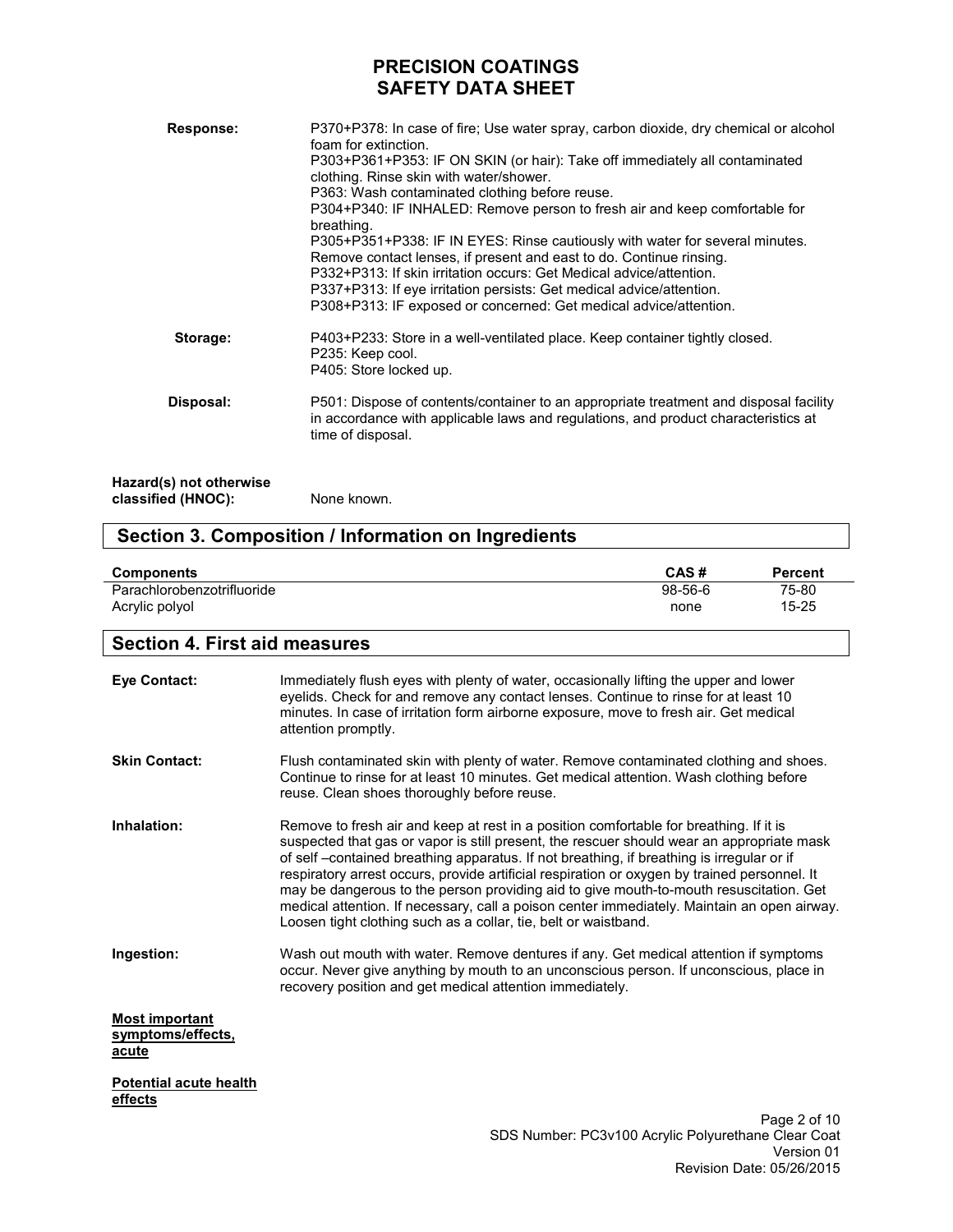| Eye contact:                                                                                                   | Causes serious eye irritation.                                                                                                                                                                                                                                                                                              |
|----------------------------------------------------------------------------------------------------------------|-----------------------------------------------------------------------------------------------------------------------------------------------------------------------------------------------------------------------------------------------------------------------------------------------------------------------------|
| <b>Skin contact:</b>                                                                                           | Causes skin irritation.                                                                                                                                                                                                                                                                                                     |
| Inhalation:                                                                                                    | Harmful if inhaled. Can cause central nervous system (CNS) depression. May cause<br>drowsiness and dizziness.                                                                                                                                                                                                               |
| Ingestion:                                                                                                     | Can cause central nervous system (CNS) depression. Irritating to mouth and stomach.                                                                                                                                                                                                                                         |
| Over-exposure<br>signs/symptoms                                                                                |                                                                                                                                                                                                                                                                                                                             |
| Eye contact:                                                                                                   | Adverse symptoms may include the following:<br>pain or irritation.<br>Watering<br>Redness                                                                                                                                                                                                                                   |
| Skin contact:                                                                                                  | Adverse symptoms may include the following:<br>irritation<br>redness                                                                                                                                                                                                                                                        |
| Inhalation:                                                                                                    | Adverse symptoms may include the following:<br>nausea or vomiting<br>headache<br>drowsiness/fatigue<br>dizziness/vertigo<br>unconsciousness                                                                                                                                                                                 |
| Ingestion                                                                                                      | Adverse symptoms may include the following:<br>nausea or vomiting                                                                                                                                                                                                                                                           |
| <b>Indication of</b><br>immediate medical<br>attention and special<br>treatment needed, if<br><b>necessary</b> |                                                                                                                                                                                                                                                                                                                             |
| Notes to physician:                                                                                            | Not available                                                                                                                                                                                                                                                                                                               |
| <b>Specific treatments:</b>                                                                                    | Treat symptomatically and supportively.                                                                                                                                                                                                                                                                                     |
| <b>Protection of first-</b><br>aiders:                                                                         | No action shall be taken involving any personal risk or without suitable training. If it is<br>suspected that gas or vapor is still present, the rescuer should wear an appropriate mask<br>or self-contained breathing apparatus. It may be dangerous to the person providing aid to<br>give mouth-to-mouth resuscitation. |

# **Section 5. Fire-fighting measures**

| Suitable extinguishing media:<br>Unsuitable extinguishing | Use dry chemical, carbon dioxide, water spray (fog) or foam.                                                                                                                                                                                                                                                                                                                                                              |
|-----------------------------------------------------------|---------------------------------------------------------------------------------------------------------------------------------------------------------------------------------------------------------------------------------------------------------------------------------------------------------------------------------------------------------------------------------------------------------------------------|
| media:                                                    | Do not use water jet.                                                                                                                                                                                                                                                                                                                                                                                                     |
| Special hazards arising from<br>the substance or mixture: | Flammable liquid and vapor. In a fire or if heated, a pressure increase will<br>occur and the container may burst, with the risk of a subsequent explosion.<br>The vapor/gas is heavier than air and will spread along the ground. Vapors<br>may accumulate in low or confined areas or travel a considerable distance to a<br>source of ignition and flash back. Runoff to sewer may create fire or explosion<br>hazard. |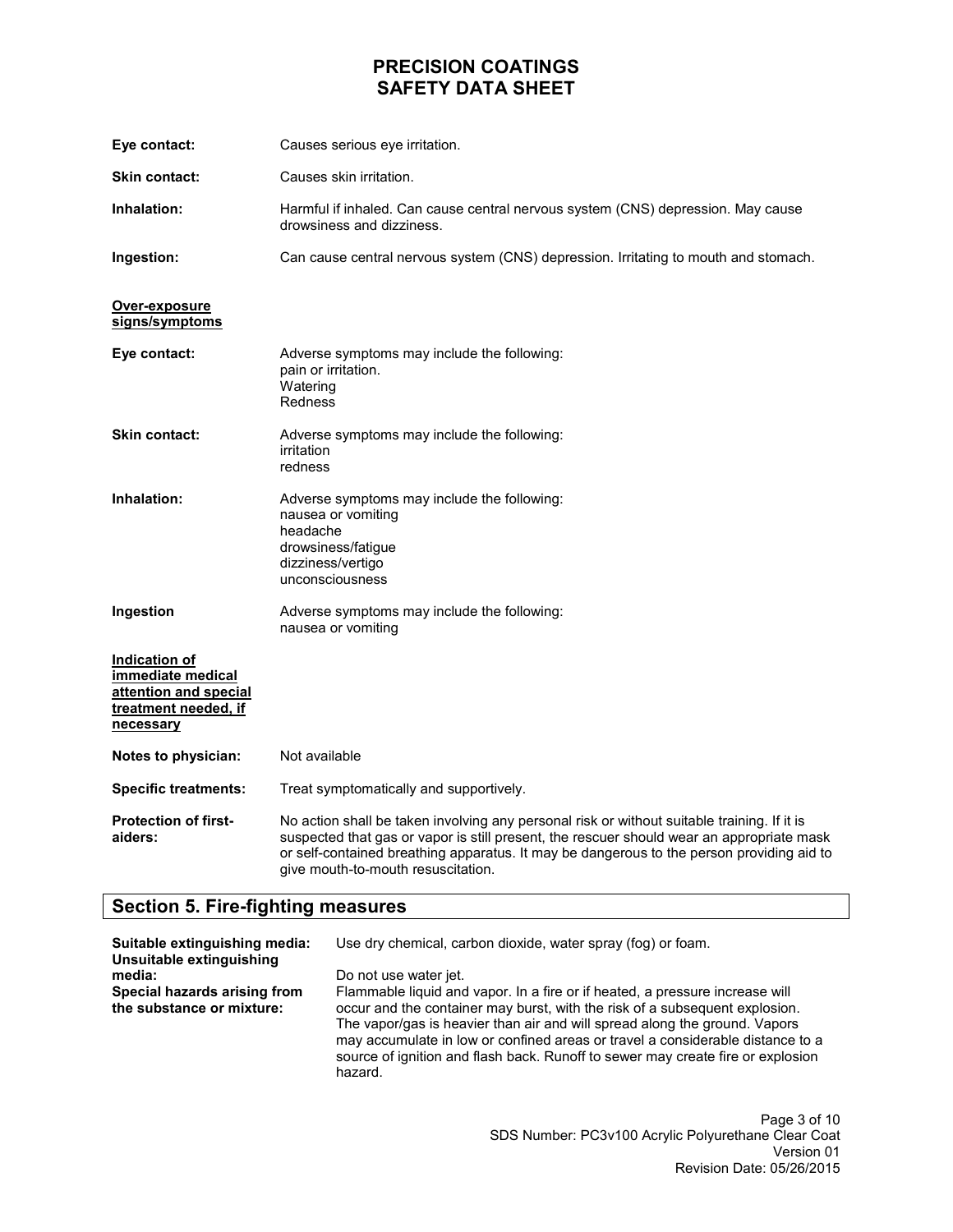| <b>Hazardous thermal</b>                           | Decomposition products may include the following materials:                                                                                                          |
|----------------------------------------------------|----------------------------------------------------------------------------------------------------------------------------------------------------------------------|
| decomposition products:                            | carbon dioxide, carbon monoxide, smoke, oxides of nitrogen.                                                                                                          |
| Special protective actions for                     | Cool closed containers exposed to fire with water. Do not release runoff from                                                                                        |
| fire-fighters:                                     | fire to drains or watercourses.                                                                                                                                      |
| Special protective equipment<br>for fire-fighters: | Fire-fighters should wear appropriate protective equipment and self contained<br>breathing apparatus with full face piece operated in the positive pressure<br>mode. |

### **Section 6. Accidental release measures**

**Personal precautions,** 

| protective equipment and<br>emergency procedures         |                                                                                                                                                                                                                                                                                                                                                                                                                                                                                                                                                                                                                                                                                                                                                                        |
|----------------------------------------------------------|------------------------------------------------------------------------------------------------------------------------------------------------------------------------------------------------------------------------------------------------------------------------------------------------------------------------------------------------------------------------------------------------------------------------------------------------------------------------------------------------------------------------------------------------------------------------------------------------------------------------------------------------------------------------------------------------------------------------------------------------------------------------|
| For non-emergency personnel:                             | Evacuate surrounding areas. Keep unnecessary and unprotected personnel<br>from entering. Do not touch or walk through spilled material. Shut off all<br>ignition sources. No flares, smoking or flames in hazard area. Avoid breathing<br>vapor or mist. Provide adequate ventilation. Wear appropriate respirator when<br>ventilation is inadequate. Put on appropriate personal protective equipment.                                                                                                                                                                                                                                                                                                                                                                |
| For emergency responders:                                | If specialized clothing is required to deal with the spillage, take note of any<br>information in Section 8 on suitable and unsuitable materials. See also the<br>information in "For non-emergency personnel".                                                                                                                                                                                                                                                                                                                                                                                                                                                                                                                                                        |
| <b>Environmental precautions:</b>                        | Avoid dispersal of spilled material and runoff and contact with soil, waterways,<br>drains and sewers. Inform the relevant authorities if the product has caused<br>environmental pollution (sewers, waterways, soil or air).                                                                                                                                                                                                                                                                                                                                                                                                                                                                                                                                          |
| Methods and material for<br>containment and cleaning up: | Eliminate sources of ignition. Absorb spill with inert material (e.g. dry sand or<br>earth), then place in a chemical waste container. Avoid runoff into storm<br>sewers and ditches which lead to waterways. Use only non-combustible<br>material for clean-up. Recover by pumping (use explosion proof or hand<br>pump). Use clean, non-sparking tools to collect absorbed materials. Eliminate<br>all ignition sources. Prevent additional discharge of material is able to do so<br>safely. Do not touch or walk through spilled material. Collect spilled materials<br>for disposal. Wear appropriate personal protective equipment (see Section 8)<br>Exposure controls/personal protection). Evacuate unnecessary personnel. Do<br>not apply water to the leak. |

### **Section 7. Handling and storage**

Page 4 of 10 **Precautions for safe handling:** Do not handle until all safety precautions have been read and understood. Do not get in eyes or on skin or clothing. Persons with a history of skin sensitization should not be employed in any process in which this product is used. Do not swallow. Avoid breathing vapor or mist. Use only with adequate ventilation. Wear appropriate respirator when ventilation is inadequate. Do not enter storage areas and confined spaces unless adequately ventilated. Keep in the original container or an approved alternative made from a compatible material, kept tightly closed when not in use. Store and use away from heat, sparks, open flame or any other ignition source. Use explosion proof electrical equipment. Empty containers retain product residue and can be hazardous. Do not reuse container. Ground and bond containers when transferring material. Eating, drinking and smoking should be prohibited in areas where this material is handled, stored and processed. Workers should wash hands and face before eating, drinking and smoking. Remove contaminated clothing

SDS Number: PC3v100 Acrylic Polyurethane Clear Coat Version 01 Revision Date: 05/26/2015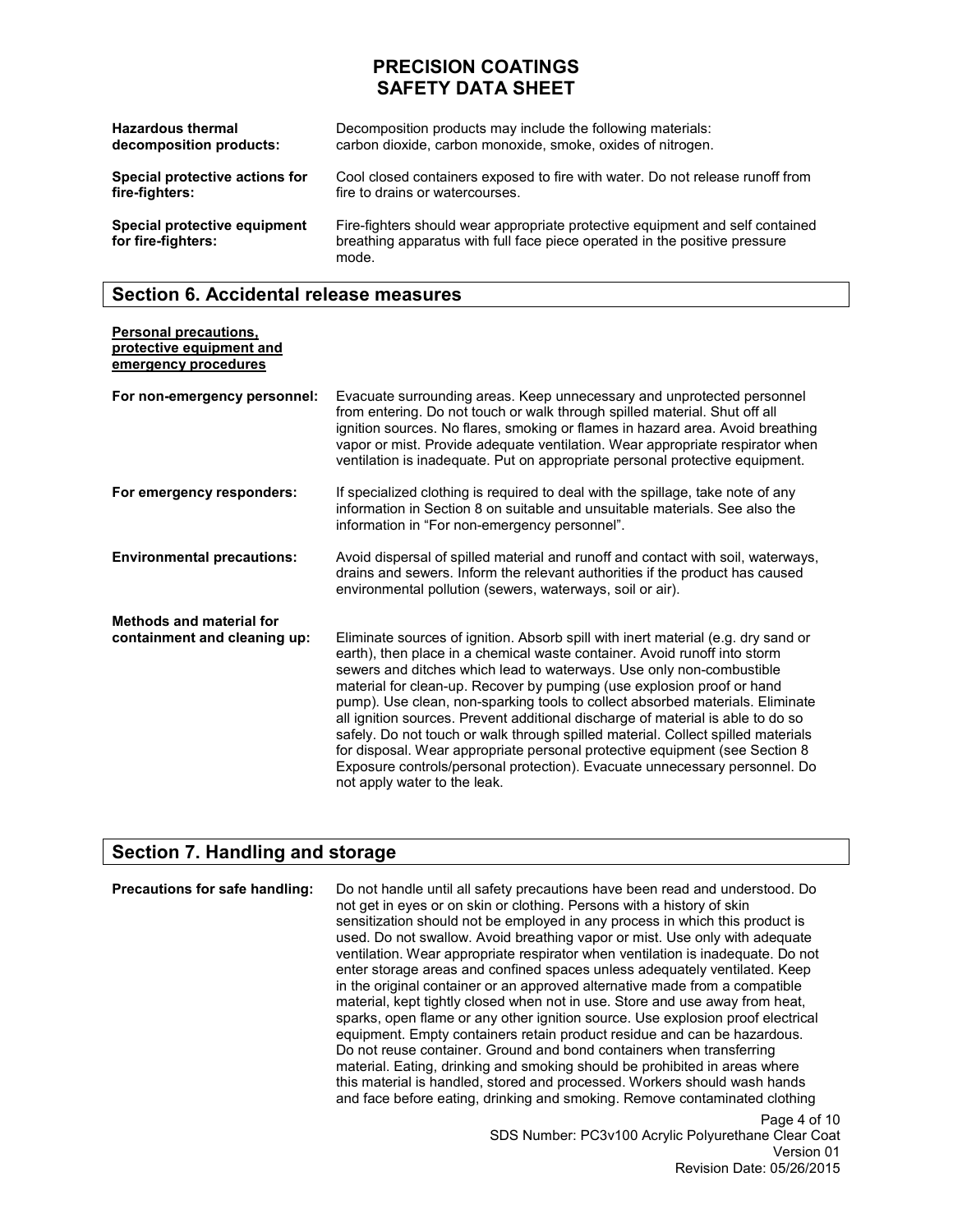and protective equipment before entering eating areas. See also Section 8 for additional information on hygiene measures.

#### **Conditions for safe storage, including any incompatibilities:**

Store in accordance with local regulations. Store in original container protected from direct sunlight in a dry, cool and well-ventilated area, away from incompatible materials (see Section 10) and food and drink. Store locked up. Eliminate all ignition sources. Separate from oxidizing materials. Keep container tightly closed and sealed until ready for use. Containers that have been opened must be carefully resealed and kept upright to prevent leakage. Do not store in unlabeled containers. Use appropriate containment to avoid environmental contamination.

### **Section 8. Exposure controls / personal protection**

#### **Control parameters**

#### **Occupational exposure limits**

This product does not contain any relevant quantities of materials with critical values that have to be monitored at the workplace.

| Appropriate engineering<br>controls:  |                                                                                                                                                                                                                                                                                                                                                                                                                                                                       |
|---------------------------------------|-----------------------------------------------------------------------------------------------------------------------------------------------------------------------------------------------------------------------------------------------------------------------------------------------------------------------------------------------------------------------------------------------------------------------------------------------------------------------|
|                                       | Use only with adequate ventilation. Use process enclosures, local exhaust ventilation or other<br>engineering controls to keep worker exposure to airborne contaminants below any<br>recommended or statutory limits. The engineering controls also need to keep gas, vapor or dust<br>concentrations below any lower explosive limits. Use explosion-proof ventilation equipment.                                                                                    |
| <b>Individual protection measures</b> |                                                                                                                                                                                                                                                                                                                                                                                                                                                                       |
| <b>Hygiene measures:</b>              | Wash hands, forearms and face thoroughly after handling chemical products, before eating,<br>smoking and using the lavatory and at the end of the working period. Appropriate techniques<br>should be used to remove potentially contaminated clothing. Wash contaminated clothing before<br>reusing. Ensure that eyewash stations and safety showers are close to the workstation location.                                                                          |
| Eye/face protection:                  | Safety glasses equipped with side shields are recommended as minimum protection in industrial<br>settings.                                                                                                                                                                                                                                                                                                                                                            |
| <b>Skin protection</b>                |                                                                                                                                                                                                                                                                                                                                                                                                                                                                       |
| Hand protection:                      | Chemical-resistant gloves complying with an approved standard should be worn at all times<br>when handling chemical products if a risk assessment indicates this is necessary. Considering<br>the parameters specified by the glove manufacturer, check during use that the gloves are still<br>retaining their protective properties. It should be noted that the time to breakthrough for any<br>glove material may be different for different glove manufacturers. |
| <b>Body protection:</b>               | Personal protective equipment for the body should be selected based on the task being<br>performed and the risks involved and should be approved by a specialist before handling this<br>product.                                                                                                                                                                                                                                                                     |
| Other skin protection:                | Appropriate footwear and any additional skin protection measures should be selected based on<br>the task being performed and the risks involved and should be approved by a specialist before<br>handling this product.                                                                                                                                                                                                                                               |
| <b>Respiratory protection:</b>        | Use a properly fitted, air-purifying or supplied-air respirator complying with an approved standard<br>if a risk assessment indicated this is necessary. Respirator selection must be based on known or<br>anticipated exposure levels, the hazards of the product and the safe working limits of the<br>selected respirator.                                                                                                                                         |

### **Section 9. Physical & Chemical Properties**

#### **Appearance**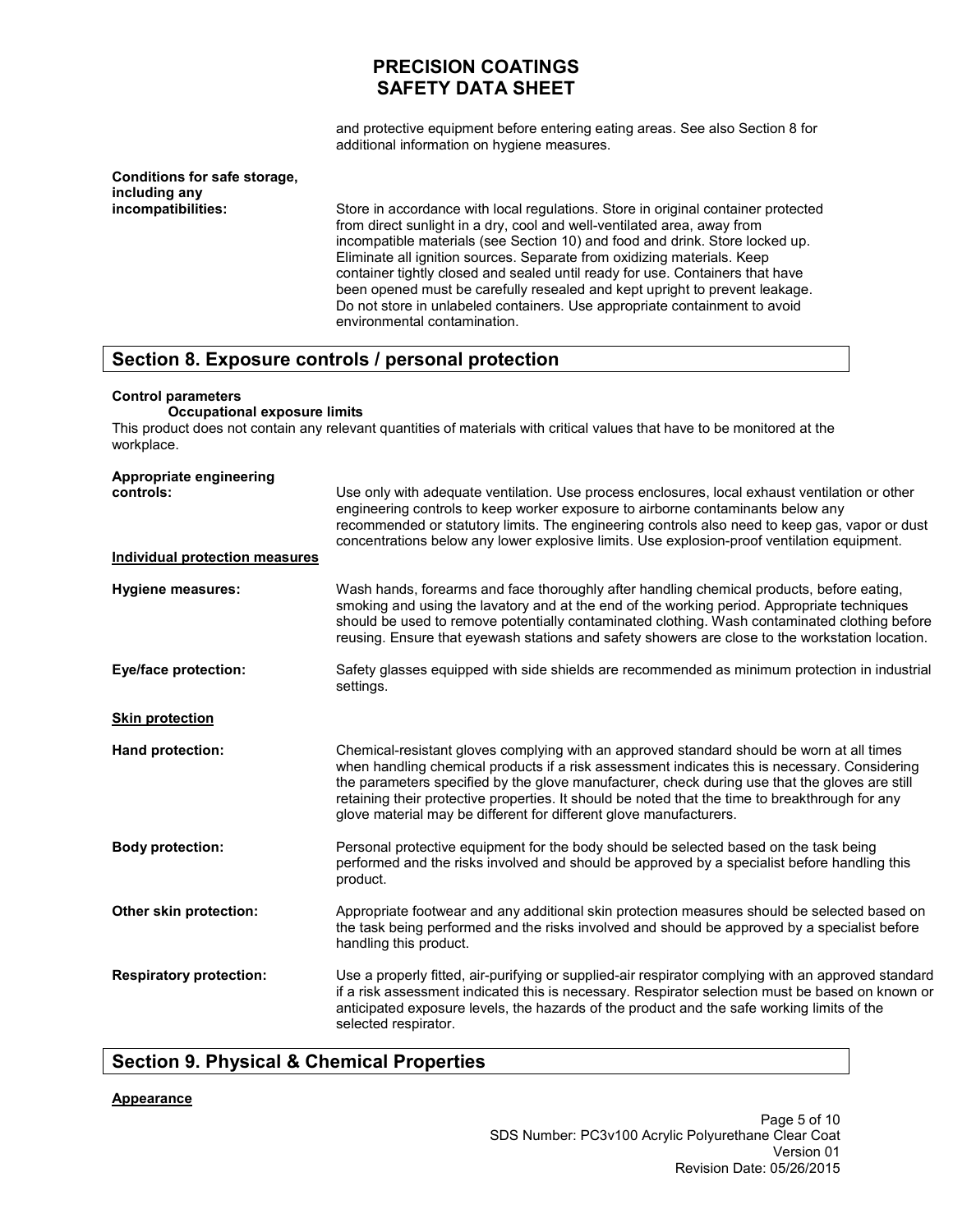| <b>Physical state:</b><br>Form:<br>Color:               | Liquid<br>Liquid<br>Colorless                    |
|---------------------------------------------------------|--------------------------------------------------|
| Odor:                                                   | Pungent                                          |
| <b>Odor threshold:</b>                                  | Not available                                    |
| pH:                                                     | Not available                                    |
| <b>Melting point/freezing point:</b>                    | Not available                                    |
| Initial boiling point and boiling<br>range:             | 139.3°C (282.7°F)                                |
| Flash point:                                            | 42.8°C (109°F) (Tag closed cup)                  |
| <b>Evaporation rate:</b>                                | Not available                                    |
| <b>Upper/lower flammability or</b><br>explosive limits: | Not available                                    |
| Vapor pressure:                                         | Not available                                    |
| Vapor density:                                          | 1 Air = $1$<br>$\triangleright$                  |
| <b>Relative density:</b>                                | 1.2369-1.1.3569                                  |
| Solubility(ies):                                        | Insoluble in the following materials: cold water |
| <b>Partition coefficient: n-</b><br>octanol/water:      | Not available                                    |
| Auto-ignition temperature:                              | Not available                                    |
| <b>Decomposition temperature:</b>                       | Not available                                    |
| <b>Viscosity:</b>                                       | Not available                                    |
| VOC (mixed less water &<br>exempt compounds):           | Less than 5 grams/liter                          |
| <b>Other information:</b>                               | No additional information                        |

# **Section 10. Chemical stability & reactivity information**

| <b>Reactivity:</b>                            | None known.                                                                                                                                                                                                                             |
|-----------------------------------------------|-----------------------------------------------------------------------------------------------------------------------------------------------------------------------------------------------------------------------------------------|
| <b>Chemical stability:</b>                    | Stable.                                                                                                                                                                                                                                 |
| <b>Possibility of</b><br>hazardous reactions: | None known.                                                                                                                                                                                                                             |
| <b>Conditions to avoid:</b>                   | All possible sources of ignition (heat, sparks, flame). Do not pressurize, cut, weld, braze,<br>solder, drill, grind or expose containers to heat or sources of ignition. Do not allow vapor<br>to accumulate in low or confined areas. |
| Incompatible<br>materials:                    | Strong oxidizing agents. Strong acids. Strong alkalis.                                                                                                                                                                                  |
| <b>Hazardous</b>                              |                                                                                                                                                                                                                                         |
|                                               | Page 6 of 10                                                                                                                                                                                                                            |

SDS Number: PC3v100 Acrylic Polyurethane Clear Coat Version 01 Revision Date: 05/26/2015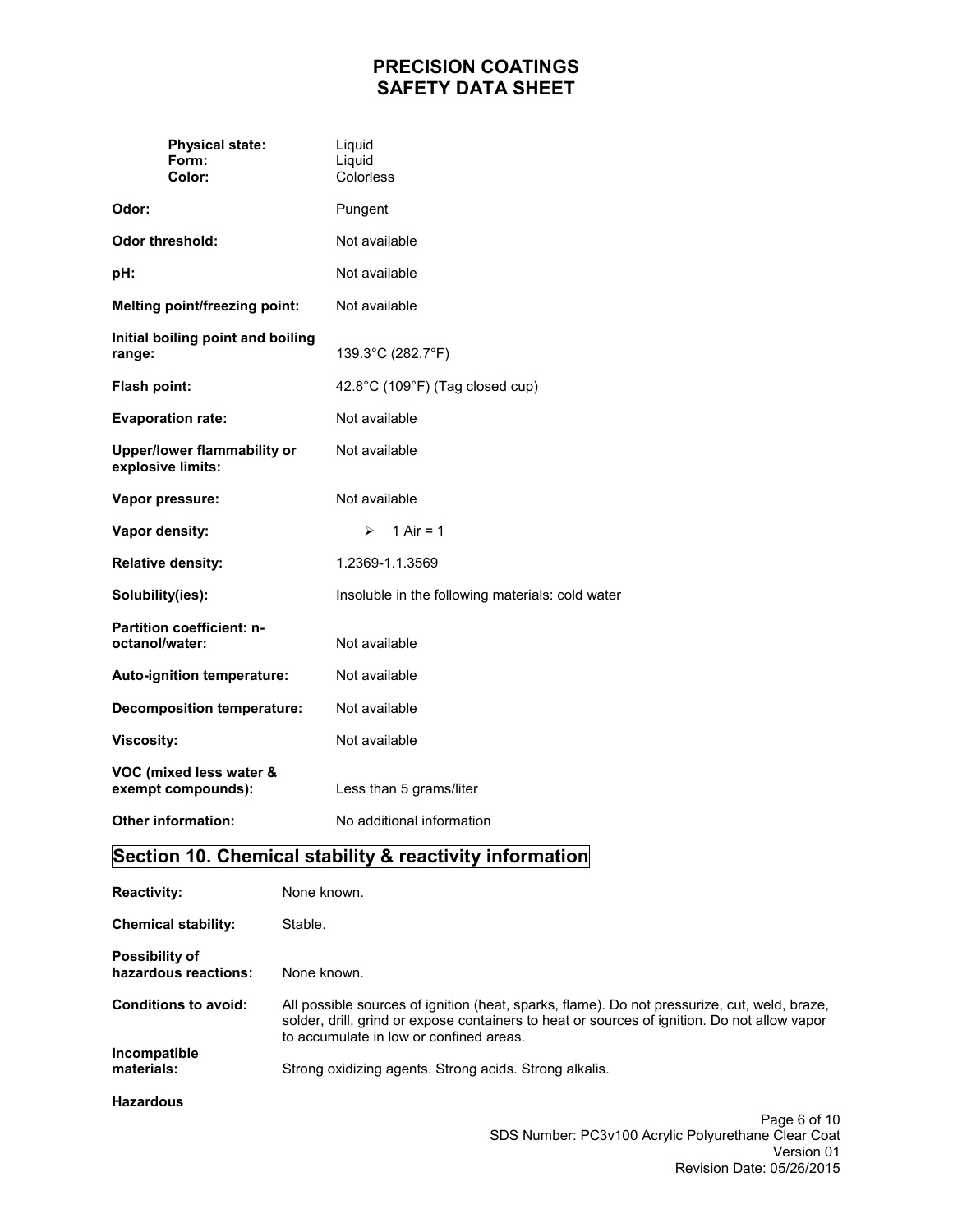| decomposition<br>products:                             | Under normal conditions of storage and use, hazardous decomposition products should<br>not be produced.                           |  |
|--------------------------------------------------------|-----------------------------------------------------------------------------------------------------------------------------------|--|
| <b>Section 11. Toxicological information</b>           |                                                                                                                                   |  |
| Information on toxicological effects                   |                                                                                                                                   |  |
| <b>Acute toxicity</b>                                  |                                                                                                                                   |  |
| <b>Conclusion/summary:</b>                             | Not available                                                                                                                     |  |
| Oral:                                                  |                                                                                                                                   |  |
| Dermal:                                                | Not available                                                                                                                     |  |
| Inhalation:                                            | Not available                                                                                                                     |  |
| <b>Irritation/Corrosion</b>                            | Not available                                                                                                                     |  |
| Skin:                                                  |                                                                                                                                   |  |
| Eyes:                                                  | Not available                                                                                                                     |  |
| <b>Respiratory:</b>                                    | Not available                                                                                                                     |  |
| <b>Sensitization</b>                                   | Not available                                                                                                                     |  |
| Skin:                                                  | Not available                                                                                                                     |  |
| <b>Respiratory:</b>                                    | Not available                                                                                                                     |  |
| <b>Mutagenicity</b>                                    |                                                                                                                                   |  |
| <b>Conclusion/Summary:</b>                             | Not available                                                                                                                     |  |
| Carcinogenicity                                        |                                                                                                                                   |  |
| <b>Conclusion/Summary:</b>                             | Product contains less than 0.2% styrene CAS 100-42-5.<br>Carcinogenic categories for styrene:<br>IRAC: 2B<br>NTP: R<br>OSHA: None |  |
| <b>Reproductive toxicity</b>                           |                                                                                                                                   |  |
| <b>Conclusion/Summary:</b>                             | Not available                                                                                                                     |  |
| Specific target organ toxicity (single<br>exposure):   | Not available                                                                                                                     |  |
| Specific target organ toxicity (repeated<br>exposure): | Not available                                                                                                                     |  |
| <b>Aspiration hazard:</b>                              | Not available                                                                                                                     |  |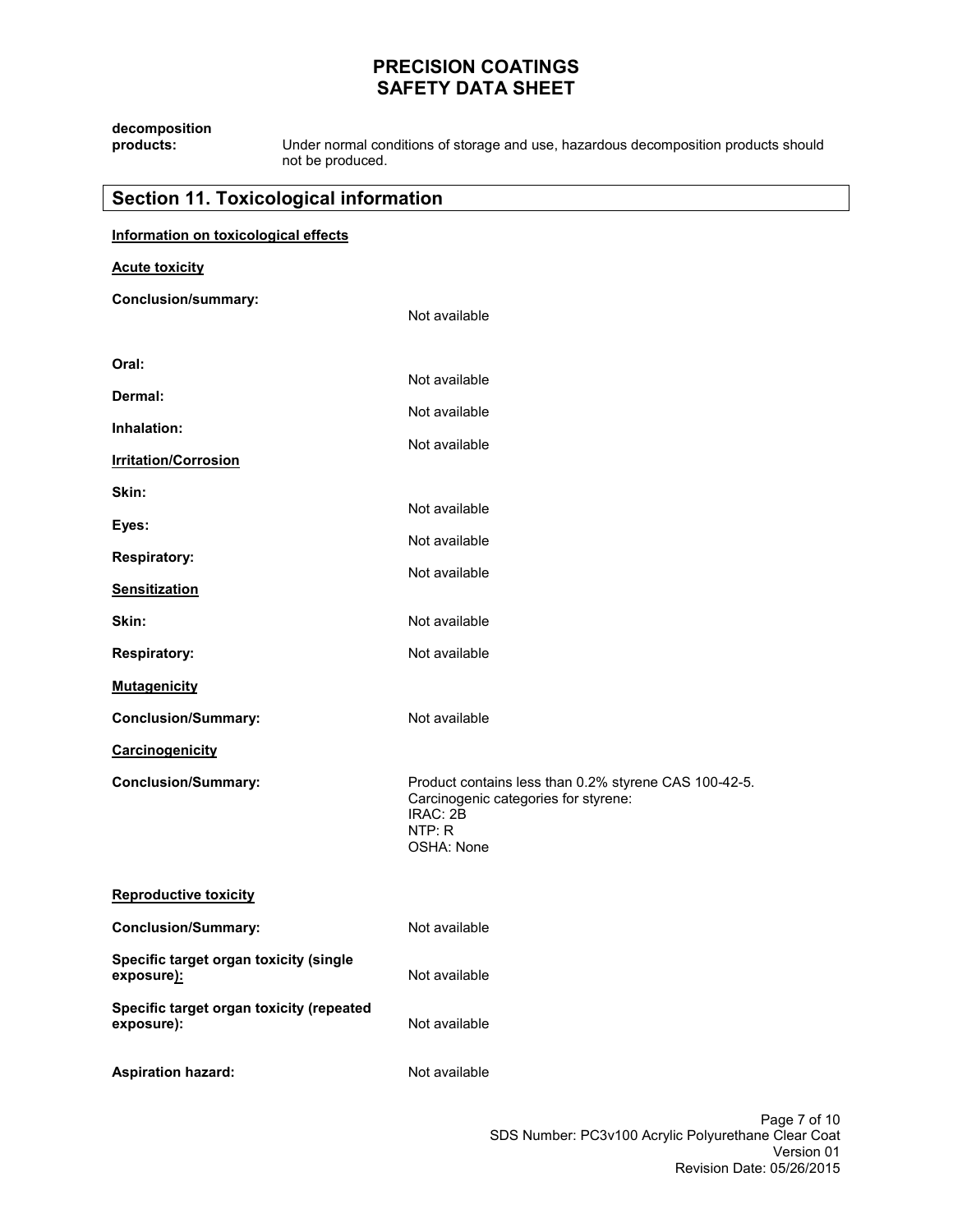| Information on likely routes of exposure:                                          | Routes of entry anticipated: Oral, Dermal, Inhalation.                                                                                                    |  |
|------------------------------------------------------------------------------------|-----------------------------------------------------------------------------------------------------------------------------------------------------------|--|
| Potential acute health effects:                                                    |                                                                                                                                                           |  |
| Eye contact:                                                                       | Causes serious eye irritation.                                                                                                                            |  |
| Inhalation:                                                                        | Harmful if inhaled. Can cause central nervous system (CNS)<br>depression. May cause drowsiness and dizziness.                                             |  |
| Skin contact:                                                                      | Causes skin irritation.                                                                                                                                   |  |
| Ingestion:                                                                         | Can cause central nervous system (CNS) depression. Irritating to<br>mouth, throat and stomach.                                                            |  |
| Symptoms related to the physical,<br>chemical and toxicological<br>characteristics |                                                                                                                                                           |  |
| Eye contact:                                                                       | Adverse symptoms may include pain or irritation, watering, redness.                                                                                       |  |
| Inhalation:                                                                        | Adverse symptoms may include nausea or vomiting, headache,<br>drowsiness/fatigue, dizziness/vertigo, unconsciousness.                                     |  |
| <b>Skin contact:</b>                                                               | Adverse symptoms may include irritation, redness.                                                                                                         |  |
| Ingestion:                                                                         | Adverse symptoms may include nausea or vomiting.                                                                                                          |  |
| Potential chronic health effects:                                                  | Overexposure may cause nervous system damage. Overexposure<br>may cause kidney damage. May cause liver disorder (e.g., edema,<br>proteinuria) and damage. |  |

# **Section 12. Ecological information**

| <b>Toxicity</b>         |                                                        |                                                     |
|-------------------------|--------------------------------------------------------|-----------------------------------------------------|
| <b>Acute toxicity</b>   | Fish                                                   |                                                     |
|                         | Product:                                               | Not available                                       |
|                         | <b>Specified substances:</b>                           | Not available                                       |
|                         | <b>Aquatic invertebrates</b><br>Product:               | Not available                                       |
| <b>Chronic toxicity</b> |                                                        |                                                     |
| Fish<br>Product:        |                                                        | Not available                                       |
|                         | <b>Aquatic invertebrates</b><br>Product:               | Not available                                       |
|                         | <b>Toxicity to aquatic plants</b>                      |                                                     |
|                         | Product:                                               | Not available                                       |
|                         | <b>Specified substances:</b>                           | Not available                                       |
|                         | Persistence and degradability<br><b>Biodegradation</b> |                                                     |
|                         | Product:                                               | Not available                                       |
|                         | <b>Specified substances:</b>                           | Not available                                       |
|                         |                                                        | Page 8 of 10                                        |
|                         |                                                        | SDS Number: PC3v100 Acrylic Polyurathano Clear Coat |

SDS Number: PC3v100 Acrylic Polyurethane Clear Coat Version 01 Revision Date: 05/26/2015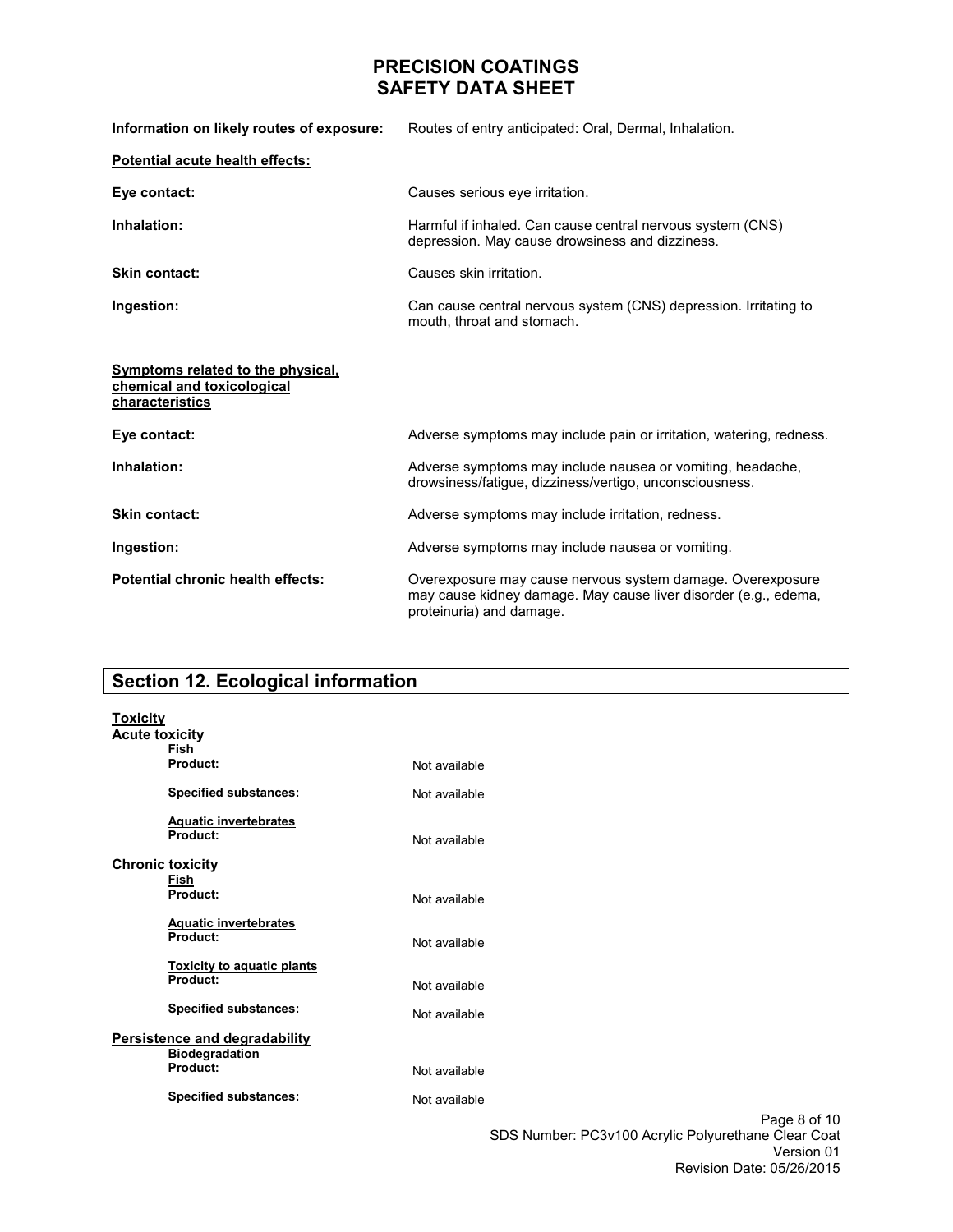| Not available |
|---------------|
| Not available |
|               |
| Not available |
| Not available |
| Not available |
| Not available |
| Not available |
| Not available |
| Not available |
|               |

### **Section 13. Disposal considerations**

**Disposal methods:** Dispose of waste in accordance with all local, state and federal regulations.

#### **Section 14. Transport information**

#### **DOT**

**IATA** 

| <b>Basic shipping requirements:</b> |                  |  |
|-------------------------------------|------------------|--|
| <b>UN number</b>                    | UN1263           |  |
| Proper shipping name                | Paint            |  |
| <b>Hazard class</b>                 | Flammable Liquid |  |
| Labels required                     | 3                |  |
| <b>Additional information:</b>      |                  |  |
| <b>Packaging exceptions</b>         | 150              |  |
| Packaging non bulk                  | 173              |  |
| Packaging bulk                      | 242              |  |
| <b>Basic shipping requirements:</b> |                  |  |
| <b>UN Number</b>                    | 1263             |  |
| Proper shipping name                | Paint            |  |
| <b>Hazard class</b>                 | 3                |  |
| Packing group                       |                  |  |

### **Section 15. Regulatory information**

#### Page 9 of 10 SDS Number: PC3v100 Acrylic Polyurethane Clear Coat **US federal regulations OSHA: SARA Title III Section 313 – Toxic Chemical: Listed Substance: SARA Title III Section 302 Extremely hazardous substances: SARA Title III Section 311/312 Hazard categories:**  This product is hazardous according to OSHA 29 CFR 1910.1200 Styrene CAS 100-42-5 None Immediate (acute) health hazard Delayed (chronic) health hazard Fire hazard **Inventory Status**

Version 01 Revision Date: 05/26/2015